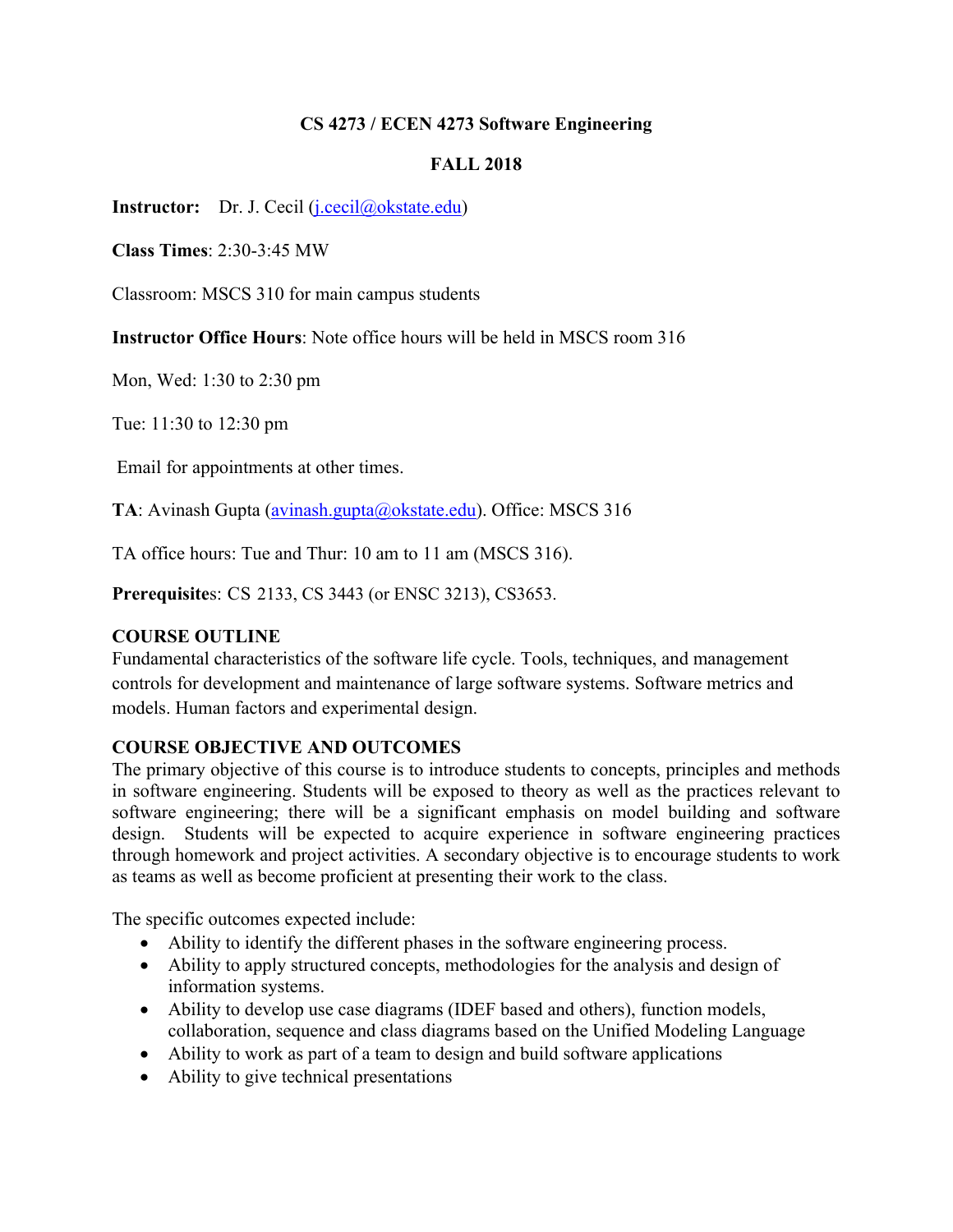## **TEXT AND READING MATERIAL**

In addition, lecture material will be provided through class notes posted on Brightspace. All students are expected to have this text book:

Software Engineering – A Practitioner's Approach by Roger Pressman and Bruce Maxim, Eighth edition. McGraw Hill.

Apart from the text, PowerPoint notes will be posted on Brightspace. Students may be asked to read other articles and papers during the course of the semester.

## **METHOD OF INSTRUCTION AND INTERACTION**

There will be two lecture meeting times each week as indicated in the course schedule. Lectures may cover material not contained in the text. Students are responsible for all material covered in class as well as material assigned as required or additional reading by the instructor. Regular class attendance is expected. Students who do not attend class cannot expect to do well in this class. Class notes will be posted on Brightspace.

Guest speakers will be giving occasional presentations; during these presentations, students are expected to take notes and grasp the essentials of these presentations. Questions may be asked from these presentations in quizzes, homework and exams.

An important part of this course is to research for information pertaining to topics in the class from the web and other sources. Questions may be asked from this additional assigned reading which may not be covered in class.

## **Deliverables for Grading:**

Mid Term Exams  $(2)$  – each exam is 15 % (mid-term exam is 30% of total grade)

- One of the mid-term exams MAY be a project Final Exam  $-30\%$ 
	- May be an 'in-class' exam or a final project
- Homework Assignments 30 %

Quizzes - 8 %

Class participation  $-2\%$  (note: students who use cell phones will receive no points under class participation grades).

## **Grading Policy:**

Each student's score/points on each deliverable will be used to compute the percentage points for each deliverable. For example, if you score 90/100, you will receive 18 percent points that will go towards your overall grade calculation  $(90/100 * 20 = 18)$ .

The letter grade for this course.

 $A - 90 - 100$ 

- $B 80 90$
- $C 70-80$
- $D 60 70$
- $F 0-60$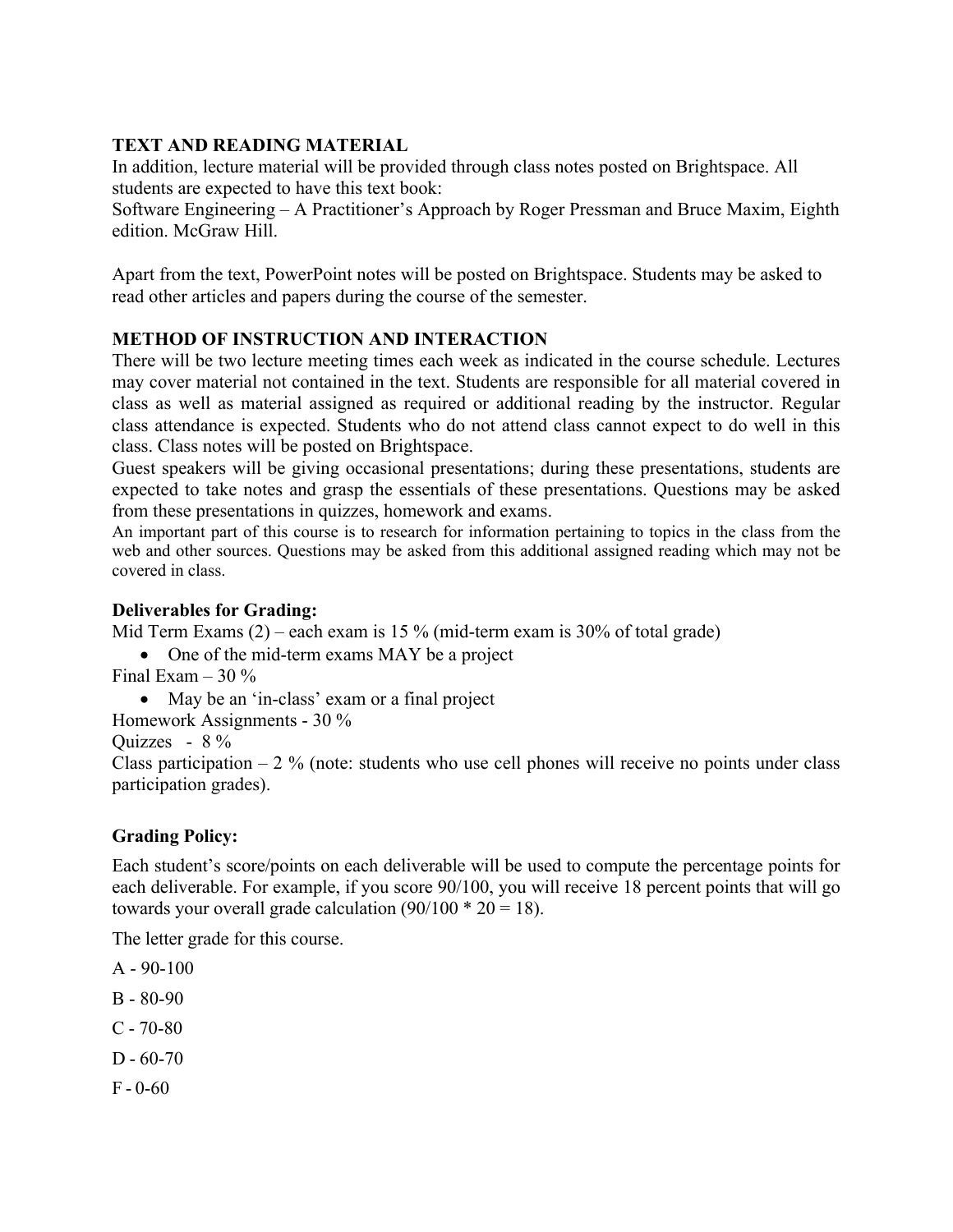The instructor however reserves the right to 'curve' the grade.

Additional work is required of any graduate students in this course. This will be discussed explicitly in class or outside class. In certain instances, all graduate students will be asked to meet as a group with the instructor to discuss the nature, scope and extent of this additional work. This is to ensure that the undergraduates do not get confused about these 'additional work' deliverables.

#### **Semester Project:**

Students will work as a team on a project which will begin after the first mid-term exam and continue until one or two weeks before final exams. Each team will provide two reports: (a) an interim report the week before thanksgiving and (b) a comprehensive final project report. A final project presentation as a team is expected. Students in Tulsa campus are expected to record their presentations and upload on Brightspace. If time permits, project presentations of interim work may also be required.

#### **Homework Assignments:**

Depending on the homework, students will have to either work independently or as part of teams. This may vary and will be indicated on the question sheet.

#### **Quizzes:**

Quizzes are given to ensure students understand the fundamental concepts covered in this class. These will be closed book and closed notes. Apart from 3 scheduled quizzes, there may be random or pop quizzes given at different times during the semester. There are no 'make-up' quizzes if you miss them (unless you have obtained prior approval from instructor).

#### **LATE SUBMISSION POLICY AND STUDENT TRAVEL POLICY**

Some deliverables require students to work on teams. For team based deliverables, all students are expected to contribute to a team's assigned work to ensure fairness. Note that peer evaluations will be used to get feedback on contribution and roles of each student in a team. Students who have not contributed to their fair share of work will be given a lower grade point that the grade points given to the overall team. Students who do not contribute to an assigned team related work will receive zero points.

 Homework and other deliverables are expected to be well organized and neatly presented (stapled, collated, with a cover page). If you work as part of a team, the names of all the team members should be written (using first initial and last name) along with the Team number assigned. Read the instructions for each deliverable with care; some of them may require you to submit as a hard copy, flash drive or the associated course website.

 Homework and all other deliverables are due at the beginning of class on the due date. Late submissions will receive an automatic penalty on the following scale: Submission after start of class time (on day of deliverable) can range from 5% to 10 % penalty. Submission (after 1 day) will result in a penalty of 20 %.

NO SUBMISSIONS WILL BE ACCEPTED AFTER 1 DAY (24 hours) PAST ASSIGNED DEADLINE.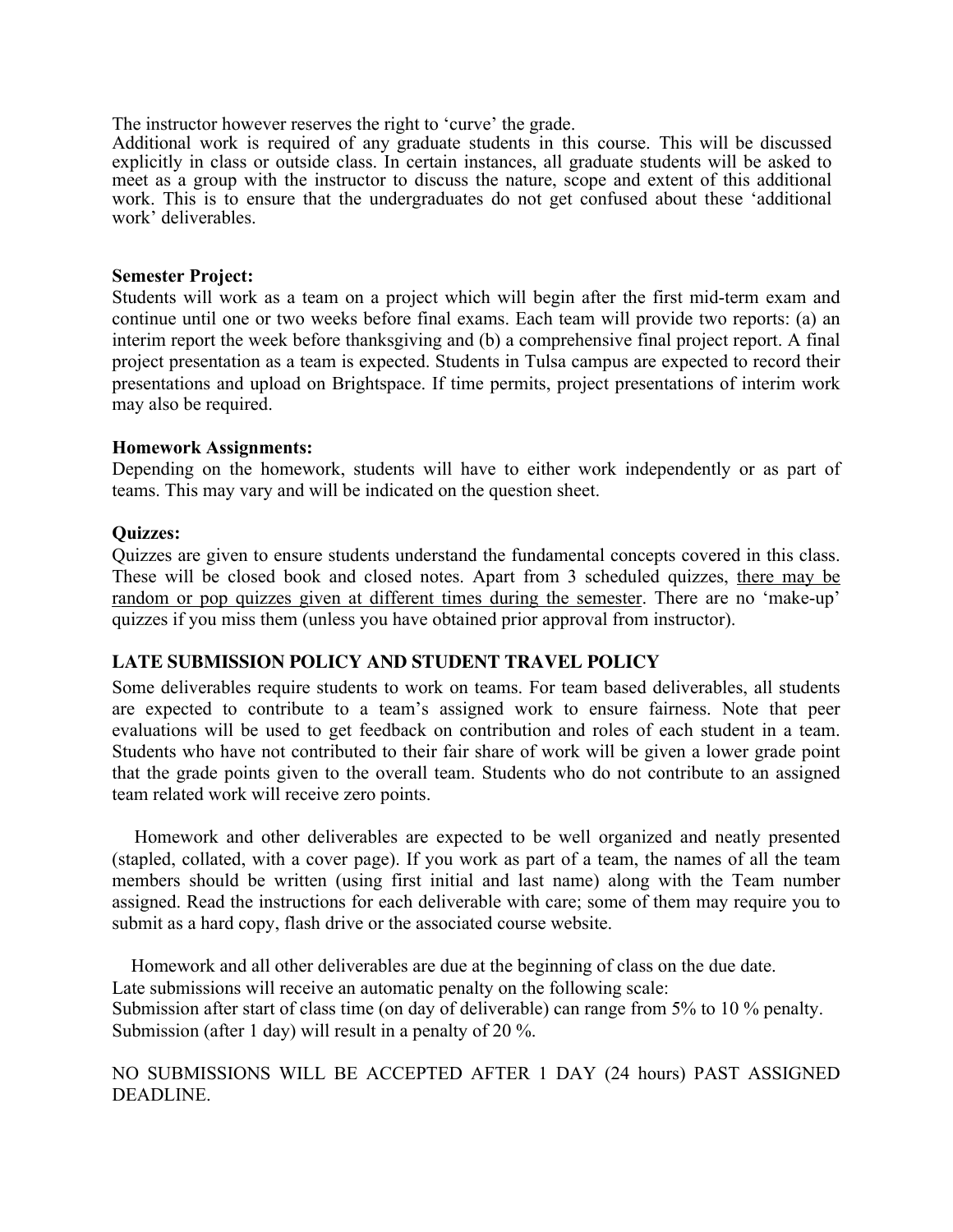Please do not email deliverables to instructor unless you were specifically given permission or asked to do so (or if there were extenuating health reasons which were discussed with the instructor explicitly).

### MISSING A DELIVERABLE OR CLASS DUE TO HEALTH REASONS:

If you miss an exam or other submissions due to medical reasons, a signed letter from your doctor is required. A possible acceptance of late submission can occur (this is not guaranteed) only with such a letter. Please do not give a 'NOTE' from a nurse or anyone else (letter from doctor is needed). If you are attending a conference or another event representing your department or university, please let the instructor know well in advance and obtain permission to be absent prior to this event. In such situations, students are expected to complete/ submit their deliverables before they attend or participate in a conference or seminar, etc. The submissions rules for such occurrence may be decided on a case by case basis (if circumstances warrant this).

Pop quizzes cannot be retaken. However, with appropriate documentation, students MAY be allowed to submit their individual quiz work and homework. Instructor reserves the right to decide this on a case by case basis.

### **HOMEWORK AND OTHER SUBMISSIONS**

Homework, project reports and other submissions are expected to be well organized and neatly presented (stapled, collated, with a cover page). If an electronic file is to be submitted in a flash drive, please make sure to include your relevant printouts and the flash drive on a large envelope and you write your first and last names clearly on the envelope. If you are submitting any deliverable as part of a team, the names of all the team members should be written (using first initial and last name) along with the Team number assigned. Along with the team deliverable (on specific deadlines), confidential peer evaluations must be submitted by each team member regarding contribution of each member. This will be used to allocate individual grade points of each student for a given team based deliverable. Failing to submit these peer evaluations will result in zero grade points for that deliverable. A template will be provided for peer evaluations. Students who receive poor peer evaluations will be given a reduced score / grade which can include being given zero points for not contributing to team deliverables.

### **TEAM SUBMISSIONS**

A student absent from any team based deliverable including team presentations will not receive any points or credit; extraordinary circumstances involving health reasons or family emergencies will be reviewed on a case by case basis when appropriate documentation is provided. Each student is expected to contribute their equal share in any team based deliverable or submission. Students who miss team meetings and/or do not contribute to any team based deliverable MAY receive zero grade points or a lower grade than the grade points given to other team members. Any student missing class presentations by other teams (on assigned dates of these presentations) will receive a penalty for not being present.

### **INDIVIDUAL SUBMISSIONS**

If a student is unable to be present in class (due to extraordinary health or family emergencies or circumstances) to personally handover an individual homework submission (or deliverable), they are expected to arrange for someone to drop this off before the deadline of the submission. It is the student's responsibility to call the instructor as soon as possible (preferably the same day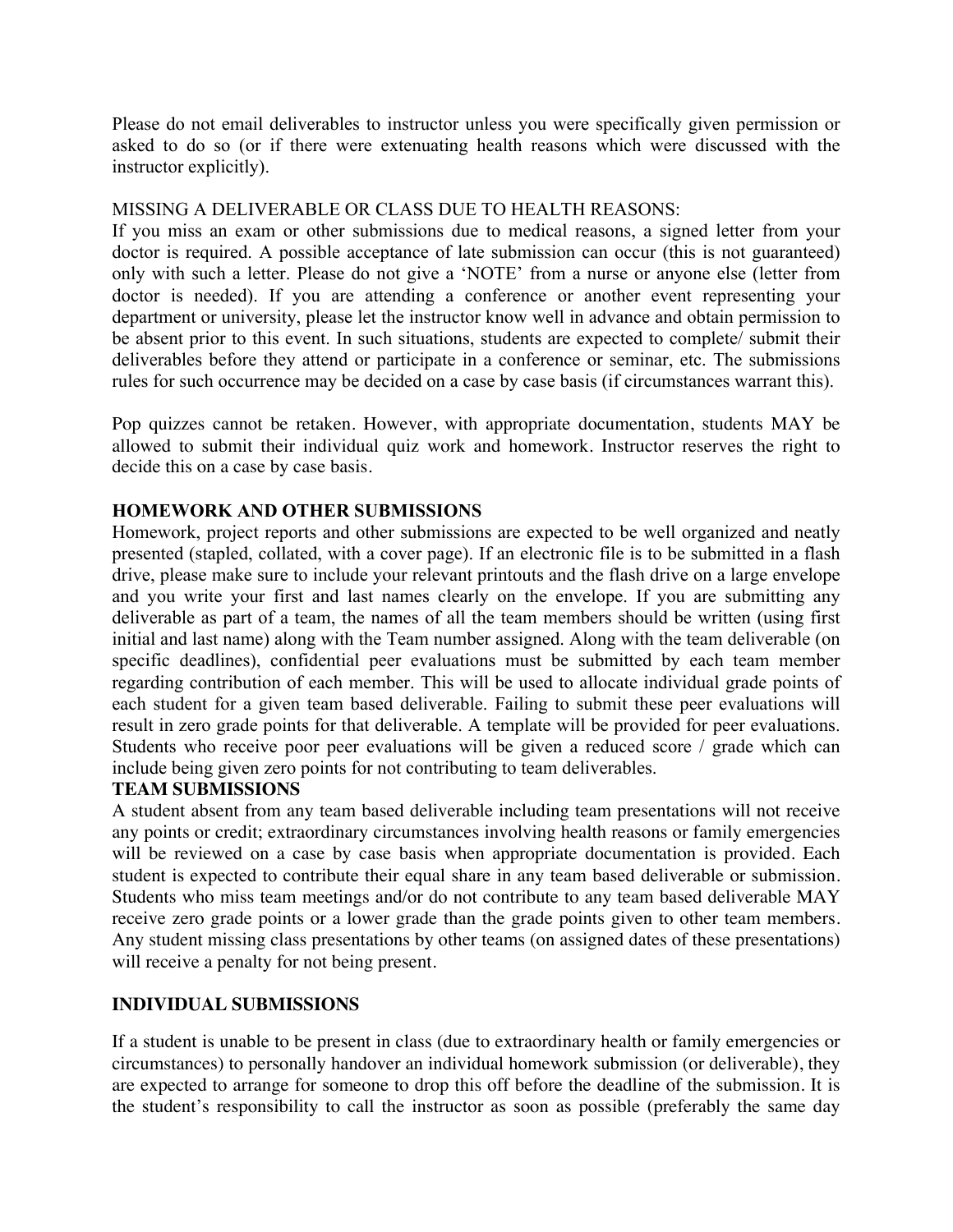before the deadline) AND SEND AN EMAIL to instructor to explain the extraordinary circumstances which should be supported by appropriate documentation. Falling sick on the day of the deliverable is not an automatic excuse for a late submission or for a makeup exam; without adequate documentation (see below), students may not be given an opportunity for a makeup exam. Undocumented absences during any presentations or deliverables will result in zero grade points. Undocumented late submissions will be evaluated based on the late assignment policy indicated earlier. Students who cannot participate in a team presentation or deliverable due to attending a conference or for other official reasons need to discuss this with the instructor AT LEAST 2 WEEKS BEFORE any such absence. Alternatives will be discussed on a case by case basis.

Any student who provides medical documentation for missing class or any other activity will need to provide the following (no excuses): The medical physician should provide a letter (using the Hospital or Health Care facility's letterhead) along with a signature, and time/day of the doctor's appointment or treatment along with a phone number. Submitting a sheet of paper without adequate details is not acceptable. If the medical documentation is not adequate, students will not be excused.

If a student has to miss an exam due a family emergency, they may be allowed to take a makeup exam after the planned class exam date (not before). Students who fall sick on the day of an exam must contact the instructor as soon as possible along with explicit documentation from a physician or health center explaining the reasons for missing the exam (simply turning in a signed note from a nurse does not constitute adequate documentation). Instructor reserves the right to reduce the exam grade or assign a grade of zero points for makeup exams.

### **CLASSROOM ETIQUETTE**

All students are expected to arrive on time. In case of late arrival because of unforeseen circumstances (vehicle breakdown, inclement weather, etc.), students should occupy the first available empty seat to minimize disruption caused. Use of any electronic devices including laptops is prohibited during the regular class period.

ALL STUDENT CELL PHONES MUST BE TURNED OFF before class begins. Students are expected to be respectful to each other and the instructor. Texting each other, using the cell phone, or causing other distractions or disturbances are violations of class policy. The instructor reserves the right to ask students who violate these policies to leave the class room.

Students should not be using cell phones during class for any reason (cell phones should be turned off at the beginning of class). If a student is observed using a cell phone (for any reason), he or she will receive zero points for class participation (2% of overall grade). They can also expect to receive penalty points deducted from their overall grade at the end of the semester. Laptops can be used only when the instructor indicates it is allowed to research a topic on the internet during a specific class (they should not be turned on during a class without specific instructor authorization). In other situations, students should not be using their laptops or tablets or any other computers during class.

Students are expected to be respectful to instructor, the TA and each other during all interactions including lecture sessions and other interactions including when meeting outside of the classroom to discuss class activities. Rudeness and impolite behavior will not be tolerated. Students engaging in improper conduct including harassing team mates, being impolite to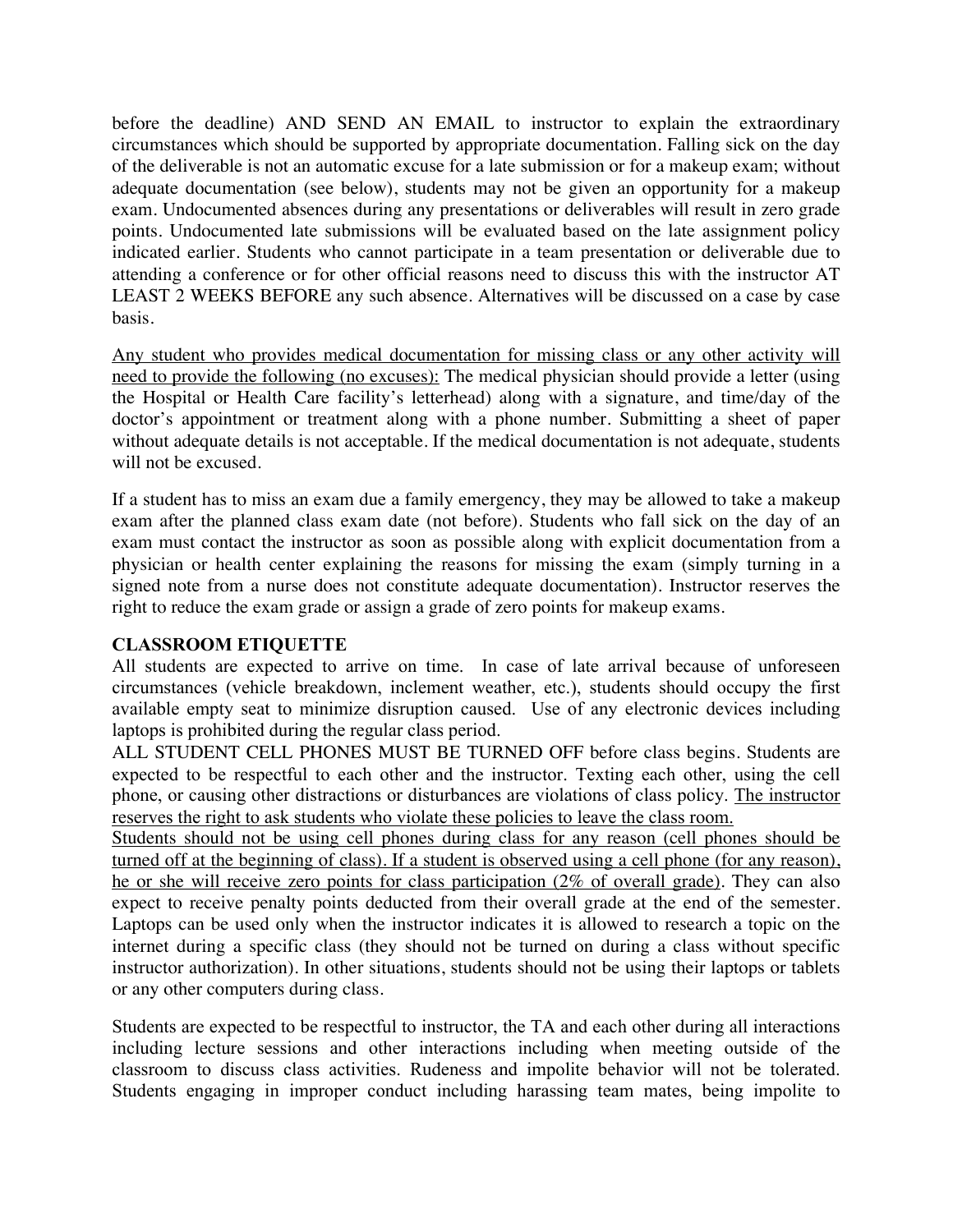instructor or TA or each other or indulging in any unprofessional or improper behavior will be reported to campus authorities.

## **CHEATING**

Any instance of cheating or plagiarism will be reported to the Dean of students for appropriate action (which includes possible failure in the course and/or dismissal from the University). Copying of homework and failure to cite a source or acknowledge assistance received are considered as acts of academic dishonesty.

Academic dishonesty (cheating) will not be tolerated. Any work submitted by a student must be his/her own work. Students are specifically not allowed to ask their peers, parents, campus staff or anyone else to proof read their reports or any other submissions.

Some examples of academic dishonesty include:

- Soliciting answers from a fellow student during a quiz or examination;
- Looking or glancing at another student's paper during any in-class activity such as an individual quiz or examination (discussion during certain team based activities is permitted only when indicated by instructor)
- Forging or 'Making' your own medical letters with forged signatures of physicians or health care personnel
- Using a cell phone (or any other resource not approved by instructor) to answer questions during a quiz or exam or any other deliverable in the classroom or any other evaluation room;
- When the instructor feels beyond reasonable doubt that dishonesty has occurred, he will take disciplinary action in accordance with university policies and procedures.
- For more information, please refer to the *Oklahoma State University Student Rights and*
- *Responsibilities Governing Student Behavior* and also the following website: http://academicintegrity.okstate.edu

# **TOPICS COVERED IN THIS COURSE**

This is an outline of topics to be covered in this course; instructor reserves the right to make changes to this topic schedule including when guest speakers will be presenting. It is important for each student to check their emails regarding updates. Pop Quizzes can be held without advanced notice. Students who miss a pop quiz cannot re-take this quiz unless there are extenuating circumstances discussed elsewhere in this document. It is important to recognize that if a student wants to re-take a pop quiz due to missing a class due to medical reasons, a signed letter from a physician is necessary (short signed notes from nurses or anyone else will not be accepted).